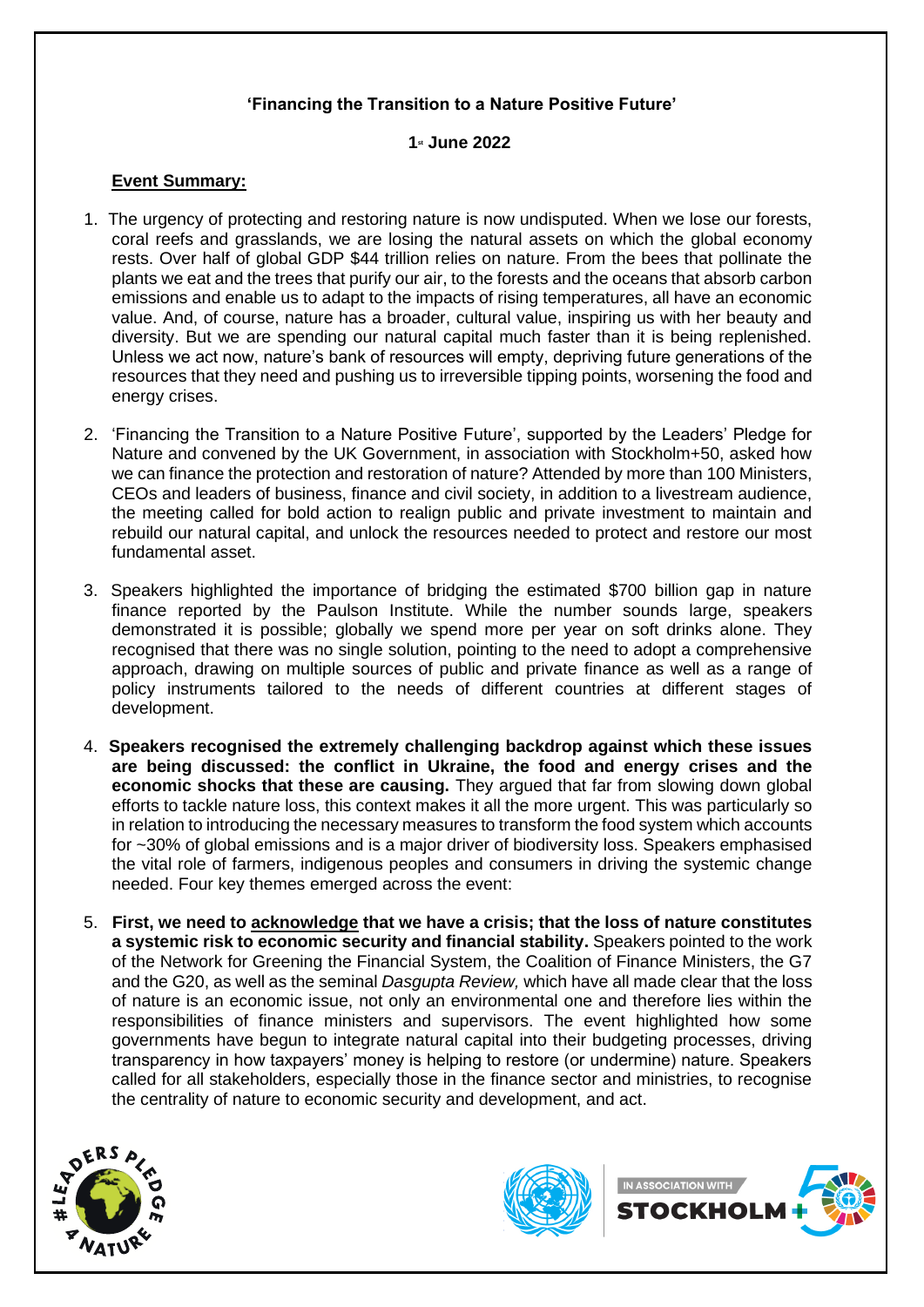- **6. Second, we need to raise additional finance for nature, drawing on all sources international and domestic, public and private, as well as philanthropic funding.** In terms of *international public finance*, speakers agreed that it is critical to provide more support to developing countries to support the transition to a nature positive economy. The CEO of the Global Environment Facility announced the record-breaking replenishment of the GEF, at US\$5.25 billion, with a 46% increase in finance for nature which will focus on innovative mechanisms to narrow the finance gap, enable better efficiency, and catalyse policy alignment using development assistance.
- 7. The Chair of the Development Assistance Committee outlined that international public finance for nature ranged from about \$7.4 to \$10.3 billion on average per year between 2016 and 2020. Add in multilateral support and the figure is much higher. This is well above the Aichi Biodiversity Targets agreed at COP10. She also highlighted the OECD-DAC Declaration on Alignment of ODA with the Paris Agreement, and that members are now considering how to align aid flows behind the emerging Global Biodiversity Framework. She emphasised that this work must be undertaken in partnership with recipient countries, designed to meet their priorities and needs, and drive greater transparency in aid spending. Meanwhile, the Inter-American Development Bank set out progress on their joint statement at COP26 on Nature, People and Planet, including the commitment on a target to increase their climate finance to 35% including nature.
- 8. Speakers highlighted innovation around the world that is helping to unlock more finance for nature from public budgets and private sector investment, and the opportunity to learn from each other. High integrity carbon markets have the potential to yield billions of dollars that can be invested in nature-based solutions as defined by UNEP/EA.5/Res.5. However utmost care needs to be taken to avoid misuse of the concept along with greenwashing. Turning grey infrastructure green is more cost effective and delivers multiple benefits for people, climate and nature; well-designed levies and taxes on most polluting industries are key to reducing harm and increasing sustainable investment. Advances in technology mean that it is now possible to quantify the 'risks and returns' from nature, using real time data regarding natural capital. Again and again, speakers pointed to the opportunity to build a resilient economy, helping to drive a sustainable recovery from the pandemic and address growing food insecurity.
- **7. Third, leaders agreed that public and private financial flows need to be aligned with the emerging goal of halting and reversing biodiversity loss.** A key message from the meeting was that mobilising more finance for nature will only ever be a sticking plaster on a deep wound if much larger financial flows continue to push in the opposite direction. Participants welcomed the focus on this issue by the G7, including its recent commitment to align all financial flows both governmental and private sector - with climate, biodiversity and other environmental objectives.
- 8. For every \$1 currently spent on nature protection and restoration, governments spend at least \$4 incentivising activities that harm nature. Reforming and redirecting the \$500 billion in environmentally harmful agricultural subsidies and other incentives within the global economic and financial system is one of the lowest cost and highest impact ways to address the biodiversity finance gap. It should therefore be the highest priority for action. It will be important to consider how trade rules can support this shift, bearing in mind the WTO discussions on subsidies for the sustainable use of biodiversity and ecosystem services. One participant suggested that tackling fisheries subsidies through this mechanism could provide an early down payment for nature. Participants emphasised that such reforms needed to be done in a way that allows for an equitable transition for the affected sectors and individuals, particularly the poorest and most excluded.